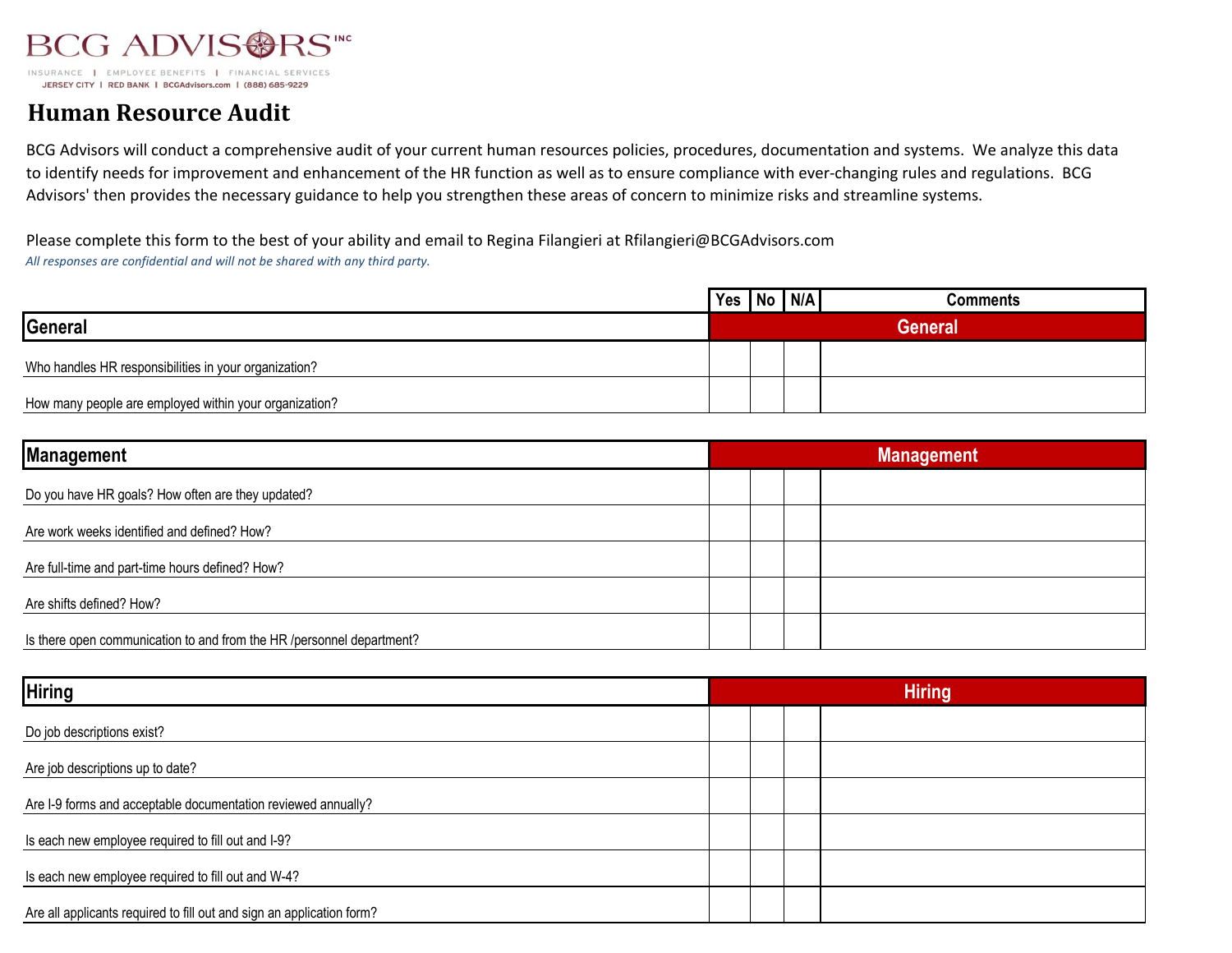| Are new employees alerted to agreed upon conditions via writing? (offer letter with salary, vacation, etc.)    |  |  |
|----------------------------------------------------------------------------------------------------------------|--|--|
| Are job openings offered to current employees?                                                                 |  |  |
| Are applicant references checked? If so, How?                                                                  |  |  |
| Are selection process guidelines and uniform steps followed? If no, BCG will provide sample guidelines.        |  |  |
| Do application forms or offer letters identify that the employment relationship at the organization "at-will"? |  |  |
| Do employment applications refrain from requesting protected information? i.e, age, race, etc.                 |  |  |
| If the organization has a qualifying federal contract, is there an affirmative action plan?                    |  |  |

| <b>Employee Handbooks</b>                              | <b>Employee Handbooks</b> |  |  |  |
|--------------------------------------------------------|---------------------------|--|--|--|
| Is there an employee handbook?                         |                           |  |  |  |
| Is the employee handbook specific to your workplace?   |                           |  |  |  |
| Was the handbook updated in the past 5 years?          |                           |  |  |  |
| Has the handbook been reviewed by your labor attorney? |                           |  |  |  |

| <b>New employees</b>                                                                       | <b>New employees</b> |  |  |  |
|--------------------------------------------------------------------------------------------|----------------------|--|--|--|
| Are workplace policies in place?                                                           |                      |  |  |  |
| Do policies focus on your workplace?                                                       |                      |  |  |  |
| Are policies communicated? If so, how?                                                     |                      |  |  |  |
| Are policies enforced?                                                                     |                      |  |  |  |
| Do employee orientations/ job training take place?                                         |                      |  |  |  |
| Are employees trained on policies and work rules? If so, how?                              |                      |  |  |  |
| Are employees trained on discrimination issues / made aware of your discrimination policy? |                      |  |  |  |

| <b>Wages and hours</b>                                              | <b>Wages and hours</b> |  |  |  |
|---------------------------------------------------------------------|------------------------|--|--|--|
| Are compensation levels monitored and reviewed at least annually?   |                        |  |  |  |
| Are employees correctly designated as exempt or nonexempt per FLSA? |                        |  |  |  |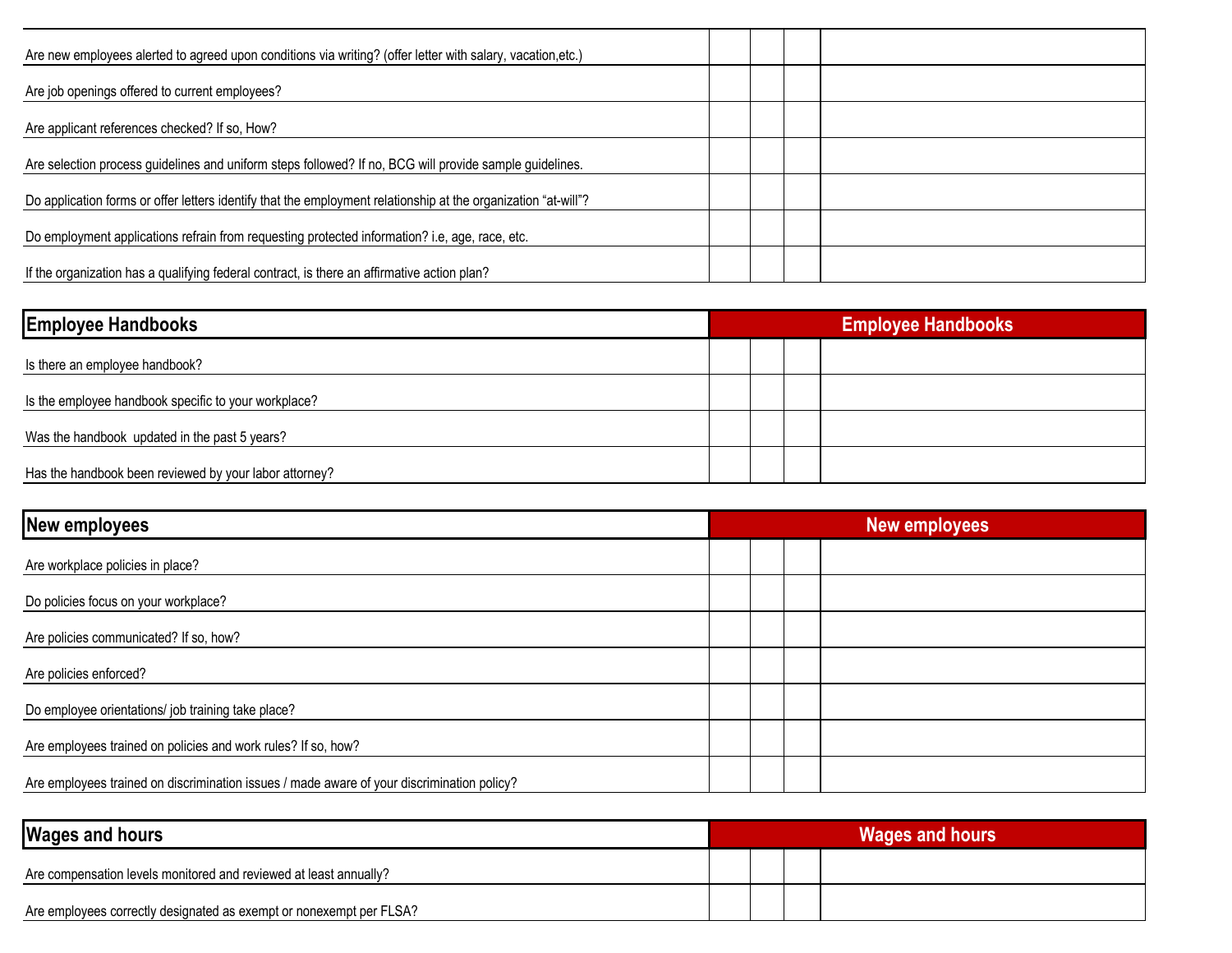| Is there a formal pay structure?                                                              |  |  |
|-----------------------------------------------------------------------------------------------|--|--|
| Is the compensation structured reviewed regularly?                                            |  |  |
| Is working time documented? How? i.e., time cards, clock, etc.                                |  |  |
| Are paid time off (vacation, holidays, etc) structures developed?                             |  |  |
| Are non-exempt employees paid at least 1.5x their hourly wage for any hours worked beyond 40? |  |  |
| Is the compensation plan communicated to all employees?                                       |  |  |
| Are appropriate payroll withholdings performed?                                               |  |  |

| <b>Benefits</b>                                                                                                      | <b>Benefits</b> |
|----------------------------------------------------------------------------------------------------------------------|-----------------|
| Who answers general questions about the employee benefit program?                                                    |                 |
| If an employee has a claim or benefit question/issue, what are their resources for resolution?                       |                 |
| How are employee benefit new hire/plan change/applications processed with the carrier? Who monitors accuracy?        |                 |
| Are employee classes defined as they relate to employer contribution amounts?                                        |                 |
| Are the same level of health, dental, left, etc provided to the same members of each class?                          |                 |
| Are employees informed about their benefits?                                                                         |                 |
| Please provide a copy of enrollment materials distributed at the time of eligibility.                                |                 |
| Are Summary Plan Descriptions provided to plan participants?                                                         |                 |
| Are employees allowed up to 12 weeks of leave under the FMLA NJFLA? (50 or more employees)                           |                 |
| Are managers trained to report employee absences of more than 3 days to HR for FMLA purposes?                        |                 |
| If there is a health care plan, is protected health information kept private?                                        |                 |
| Are all Form 5500s completed and reported? (retirement plans - all employers / dental, health, life, LTD, 125B, 100+ |                 |
| Are general COBRA/continuation notices provided to plan participant terminations, upon enrollment?                   |                 |
| If yes, how long after termination are they sent?                                                                    |                 |
| Do you keep a record of timely mailing of Cobra materials?                                                           |                 |
| If so, how long are records kept?                                                                                    |                 |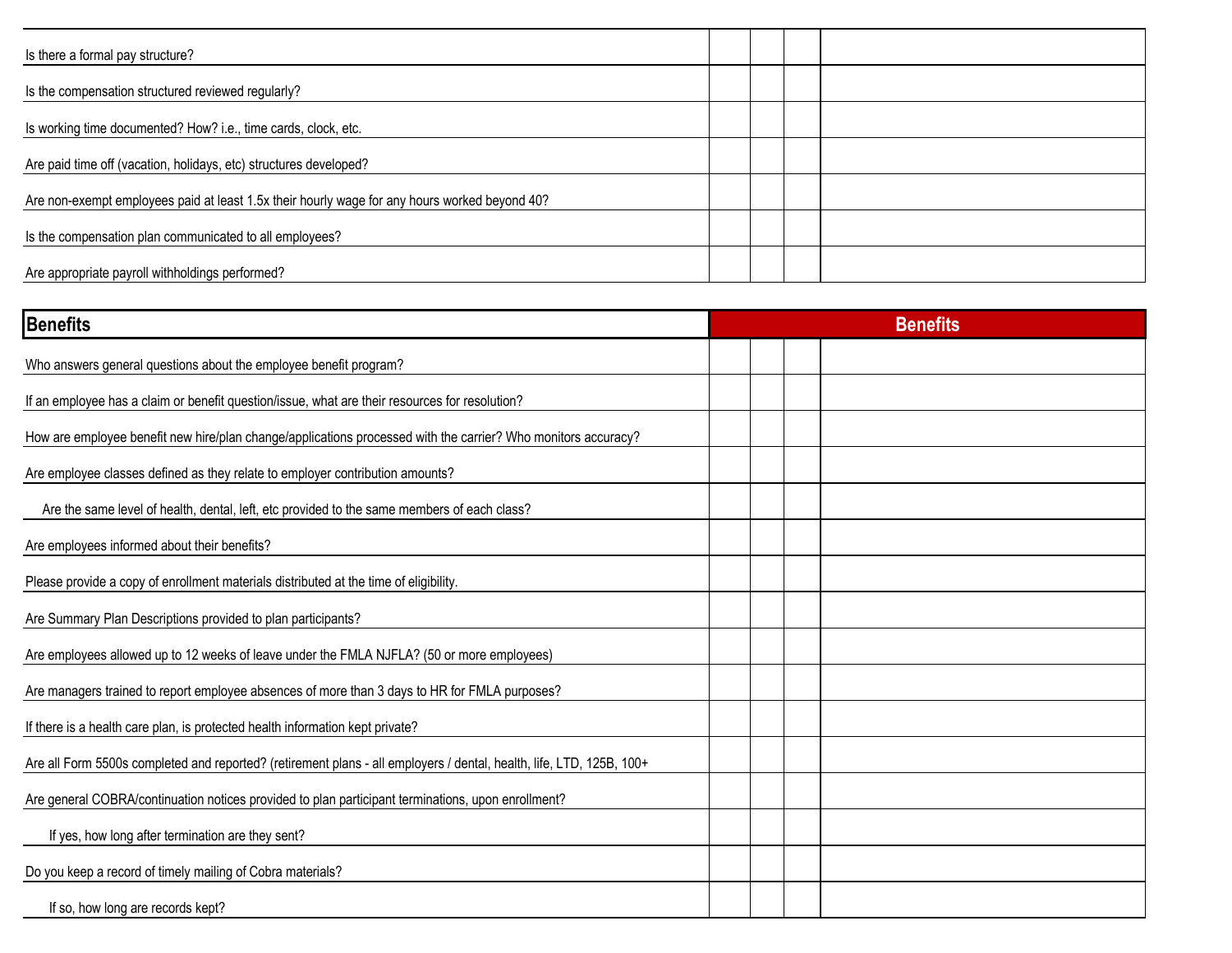| Please provide a copy of the COBRA/continuation notice you send. |  |  |
|------------------------------------------------------------------|--|--|
| How do you send COBRA notice? Mail, email, etc.?                 |  |  |

| <b>Employee relations</b>                                                                              |                            |
|--------------------------------------------------------------------------------------------------------|----------------------------|
| Is there a system for performance evaluation?                                                          | <b>Employee relations</b>  |
| Does the system check for effectiveness of the evaluation?                                             |                            |
| Is quality and quantity of work evaluated?                                                             |                            |
| Is performance tied to compensation?                                                                   |                            |
| Is there a process for employees to lodge complaints? If so, what is the process?                      |                            |
| Are there a variety of individuals to whom employees may lodge complaints (supervisor, HR) If so, who? |                            |
| <b>Safety and security</b>                                                                             |                            |
| Are safety hazards reported to the appropriate personnel? To whom are they reported?                   | <b>Safety and security</b> |
| Are workplace accidents, near-misses, injuries, and illnesses reported and investigated?               |                            |
| Are measures in place to prevent intruders from entering the grounds or buildings?                     |                            |
| Are measures in place (access badges, etc to keep unauthorized persons from entering the facility?     |                            |
| Is there a reliable response system in place in the event an alarm is triggered?                       |                            |
| Are employees encouraged to promptly report incidents, and suggest ways to reduce or eliminate risks?  |                            |
| Are structures readily accessible to disabled employees / visitors?                                    |                            |
| Are minors prohibited from performing hazardous work?                                                  |                            |
| Are appropriate OSHA regulations followed?                                                             |                            |
| Are all required OSHA forms filled out and posted?                                                     |                            |

| Discrimination and employee rights                                       | Discrimination and employee rights |  |  |  |
|--------------------------------------------------------------------------|------------------------------------|--|--|--|
| Are employees trained on discrimination issues?                          |                                    |  |  |  |
| Is your discrimination policy clearly defined in your employee handbook? |                                    |  |  |  |